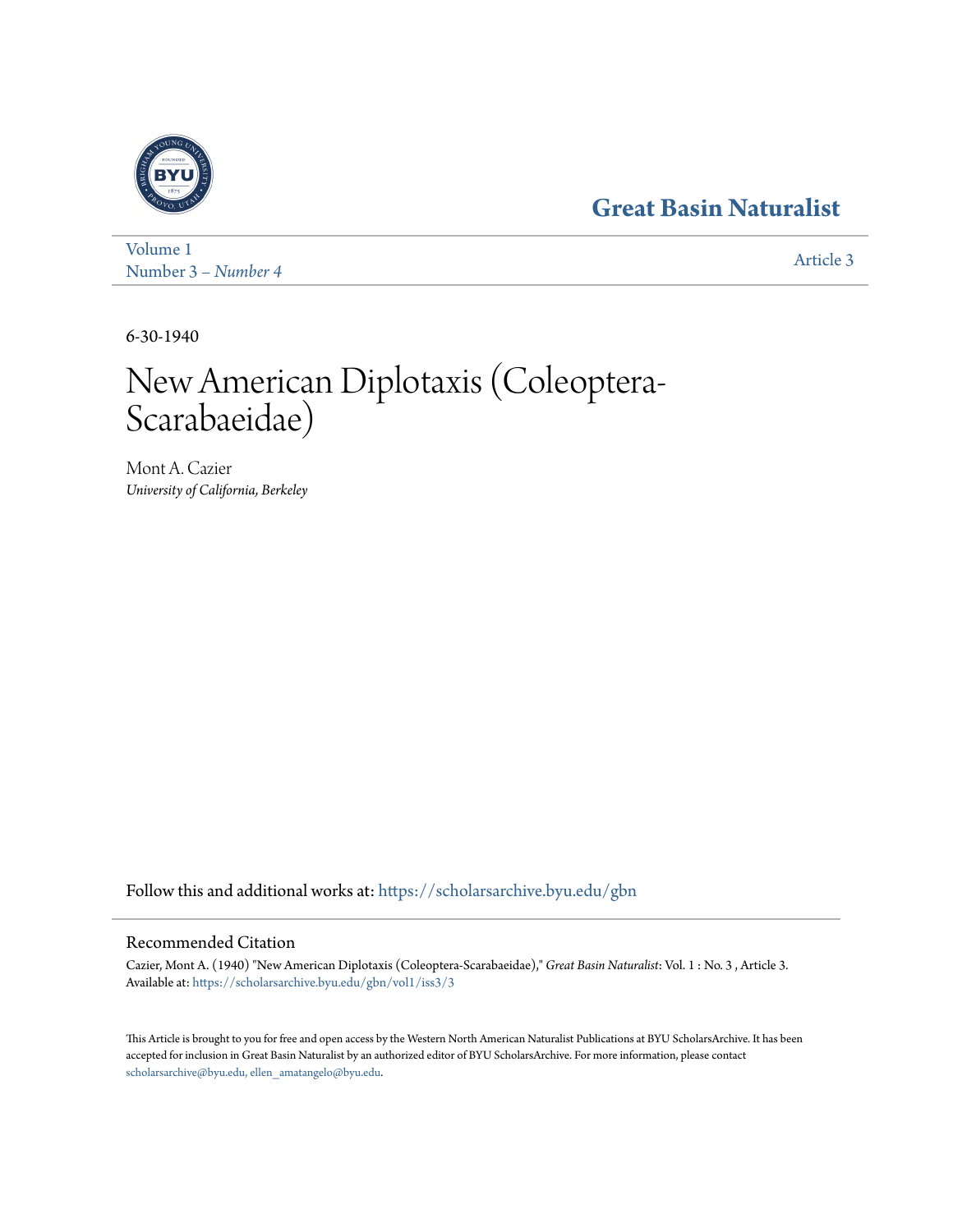## XEW AMERICAN DIPLOTAXIS (COLEOrTERA-SCARABAEIDAE)

#### MOXT A. CAZIER University of California. Berkeley, Calif.

The following new species were found among material submitted to the writer for determination by various museums and friends. The writer is greatly indebted to the late Mr. H. C. Fall for the privilege of studying his many types in the genus and for <sup>a</sup> number of speci mens presented to the writer. Thanks are also due Dr. P. J. Darlington of the Museum of Comparative Zoology, Cambridge, for permitting the writer to study the Le Conte types in his charge. Individual acknowledgments are to be found under each species.

The descriptions are arranged so that the diagnostic portion in cludes the main characters used by Fall<sup>1</sup> (1909) in his key. This will enable the reader to refer directly to the most closely allied species.

#### DIPLOTAXIS IMPRESSIFRONS Cazier, sp. nov.

Medium sized, dark reddish brown: upper surface glabrous; labrum broadly, arcuately emarginate : mentum strongly declivous at anterior third, margin with out raised line, setae absent at middle : hind femora with few small punctures, hind coxae sparsely punctate in outer half ; prothorax with impressed line along anterior margin.

Head with punctures separated by about their own widths, dense toward clypeus. front shallowly impressed posterior to shallow, post clypeal, obtuse ridge rlypeus densely punctate, punctures coalescent. clypeal suture interrupted medially, clypeal margins evenly, shallowly reflexed, anterior margin truncate, angles  $\overline{\text{ev}}$ enly rounded, side margins shallowly sinuate, angulate in front of eye; antennae ten-segmented. Pronotum with side margins obtusely rounded, widest at middle, front angles rather prominent: surface evenly rather deeply punctate, punctures separated by about their own widths, dense laterally. Elytra with distinct costae, intervals irregularly punctate, costae with dorsal row of small punctures : humeral umbone prominent : sides subparallel to apical third. Beneath sparsely clothed with short yellow pile; metathorax with both long and short yellow hairs, densely punctate laterally; anterior tibiae tridentate, basal tooth median, tarsal claws with inner, truncate tooth slightly ante-median. Length 11 mm., width 5.5 mm.

Holotype in the writer's collection, taken at Cedarvillc. Modoc County, California, May 30, 1939 (P. C. Ting. J. A. Downes, T. G. H. Aitken, M. A. Cazier). Collected by beating Juniper at night. One

<sup>(1)</sup> Fall. H. C. 1909. Revision of the Species of Diplotaxis of the United States. Trans. Amer. Ent. Soc. 35:1-97.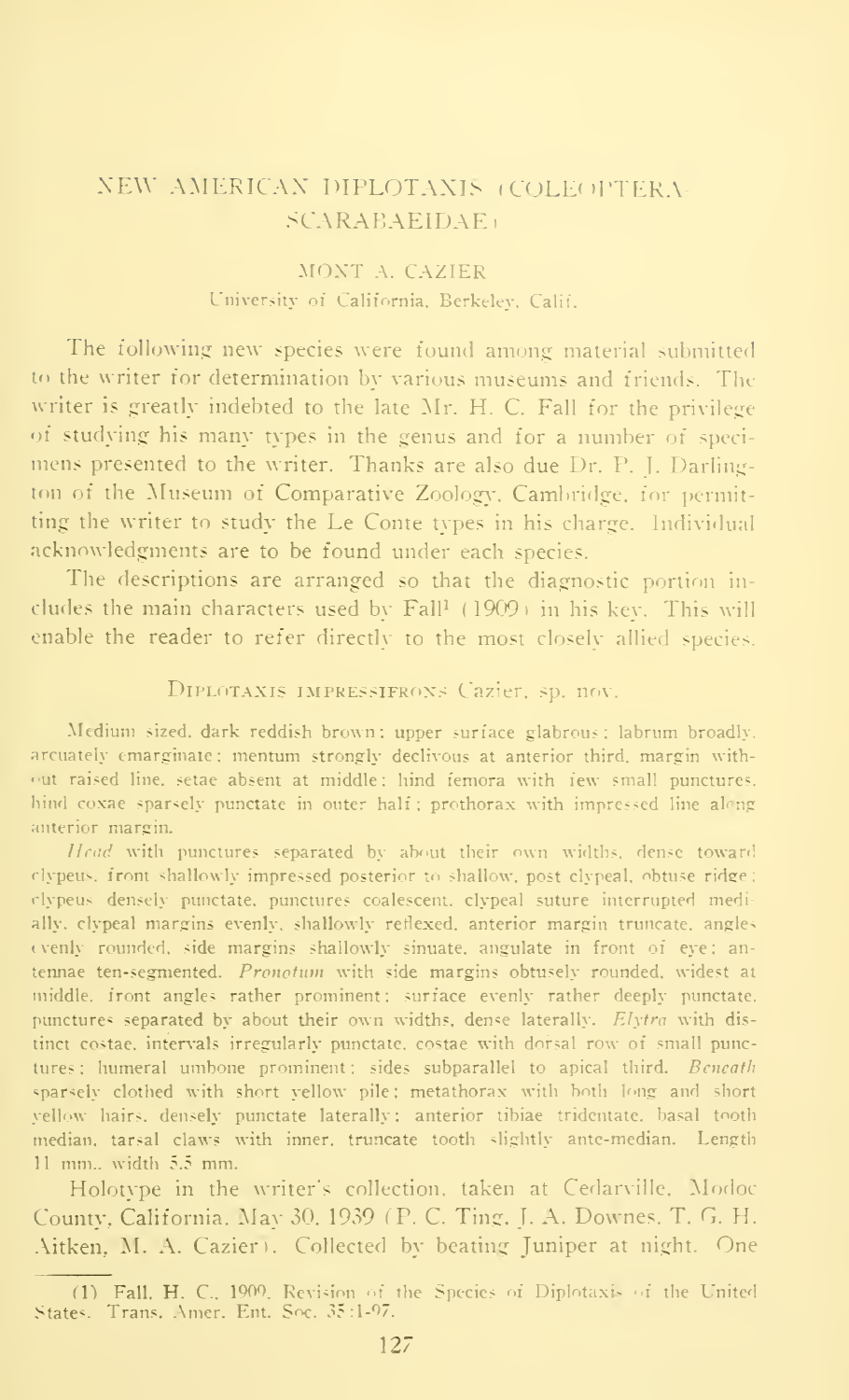paratype collected in the Warner Mountains, Lake County, Oregon. June 19, 1922 (E. C. VanDyke) deposited in the collection of the California Academy of Sciences. Fifty-seven designated topotypical paratypes deposited in the collections of L. W. Saylor, O. L. Cartwright, M. W. Sanderson, H. J. Reinhard, L. P. Wehrle and the author.

This species appears to be the most closely related to  $D$ . haydeni Lee. and will key to that species in Fall's paper. It can be distinguished by its dark reddish brown color, less acute anterior thoracic angles, larger and more dense punctuation throughout and by the distinct angulation of the canthus. Occasional specimens have a row of setae across the mental margin and will, therefore, key to  $D$ . parallela Fall. Diplotaxis impressifrons can be distinguished from this species by its darker color, robust shape, deeper, more dense punctuation, by having the sides of the pronotum less abruptly constricted anteriorly and the pronotal angles less produced.

#### DIPLOTAXIS SAYLORI Cazier, sp. nov.

Medium sized, robust; elytra sub-connate, wings rudimentary; color darkbrown, opaque; upper surface glabrous; labrum broadly, arcuately emarginate; mentum flat posteriorly, distinctly declivous at anterior third, declivity margined by acute, arcuate raised line and a row of erect setae; thoracic angles not ini pressed, sides not bisinuate; front without post-clypeal convexity; metasternum short, length between coxae equal to length of second abdominal segment.

Head broad, vertex with small smooth area, front rather deeply, densely punctate; clypeus with punctures large, nearly coalescent, front margin evenly reflexed, shallowly emarginate medially, side margins sinuate anterior to clypeal suture, abruptly angulate in front of eyes, clypeal suture distinct throughout; antennae nine-segmented. Pronotum shallowly convex, side margins evenly rounded, widest at middle, prominent, almost reflexed; surface sparsely, sliallowly punctate, punctures separated by about twice their own widths, median impression shallow, smooth posteriorly. Elytra with humeral umbones reduced but evident, sides evenly rounded; surface without distinct costac. punctures of firsl interval irregular, remainder arranged in rows, punctures shallow, separated by about twice their own widths. Beneath sparsely clothed with short yellow pile; legs with all tarsi setiferous, claws cleft at apex, inner tooth the shortest, liind femora with upper surface sparsely, finely punctate medially, anterior tibiae tri dentate. basal tooth small, ante-median in position. Length <sup>12</sup> mm., width 6 mm.

Holotypc from Oak Flat, Mt. Graham, Arizona, June 27, 1910 (A. Wetmore) returned to L. W. Saylor of the United States Biological .Survey for Deposition in the United States National Museum. One paratype from Graham Mts., Arizona, altitude 9200 ft., June 13, 1914  $(E. G. Holt)$  in the writer's collection. The writer takes pleasure in naming the species after L. W. Saylor who has done much to further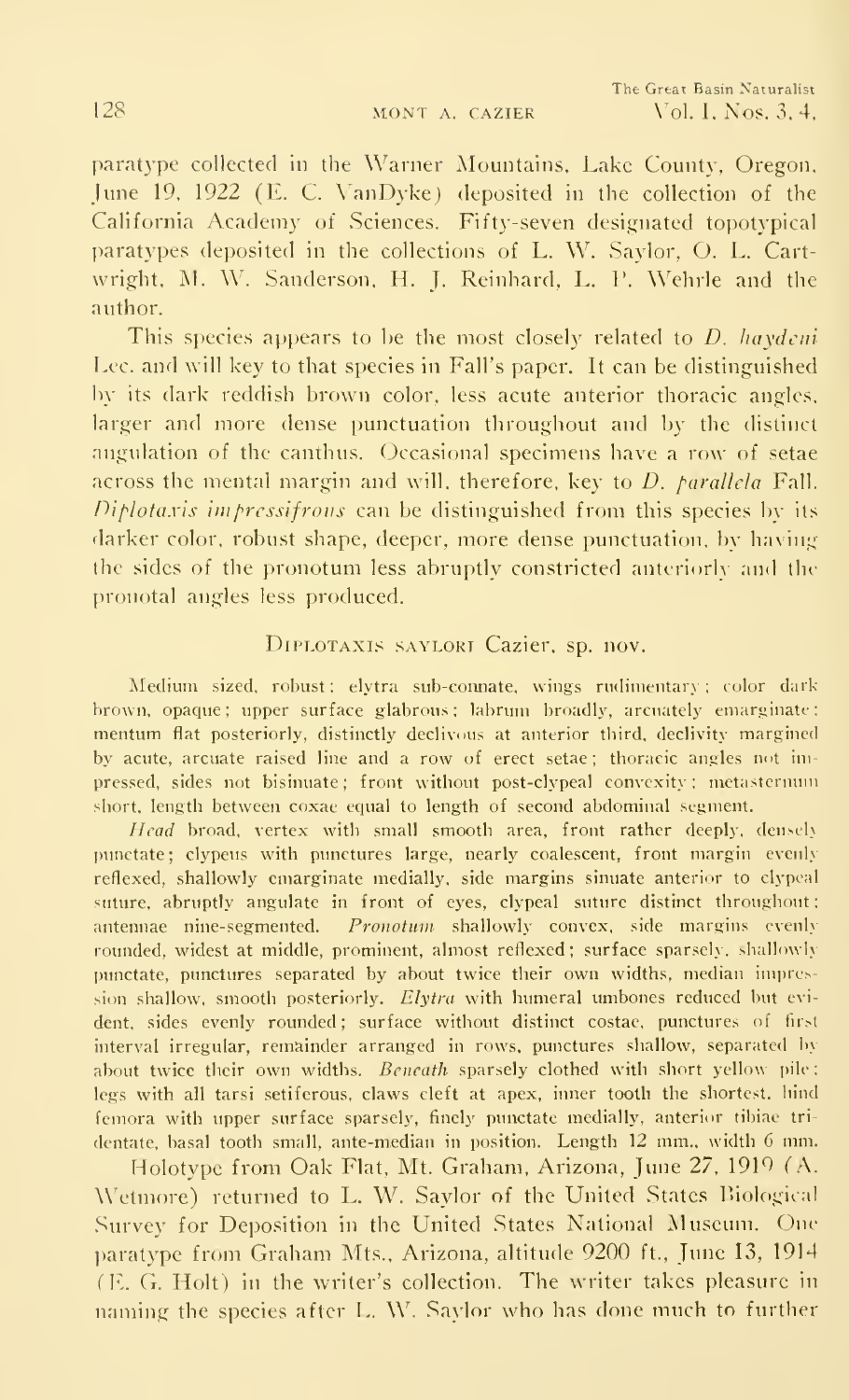the knowledge of the Scarabaeidae and who gave the specimens to the writer for description.

As can be seen from the diagnostic characters *D. saylori* belongs with D. connata Schffr. and D. macronycha Fall in Fall's key. It appears to be most closely related to these species but is easily separated. It can be separated from both species by its larger size, brown color, broad, flattened pronotum. small humeral umbones, the smaller, sparser punctuation of the pronotum and by the nine-segmented antennae. From  $D$ , connata it can be further distinguished by the broadly reflexed clypeus, abrupt angulation of the canthus in front of the eye, prominent side margins of the pronotum and the small, sparse punctures of the hind femora. In  $D$ . connata the punctures of the hind femora are larger, rather deep, distinctly elongate and more abundant. *Diplotaxis saylori* can be separated from  $D$ , macronycha by its distinct clypeal suture, angulation of cantlius anterior to the eye, the evenly rounded side margins of the pronotum, the antemedian front tibial tooth and by the apically cleft tarsal claws.

#### DIPLOTAXIS AEQUALIS Cazier. sp. nov.

Medium sized, dark brown: upper surface glabrous; labrum broadly arcuately emarginate: mentum nearly flat posteriorly, declivous in front, the declivity margined by arcuate raised line and row of erect setae : thoracic angles not impressed, sides not bisinuate : front nearly Hat; metasternum longer than length of second abdominal segment; ungual tooth strongly post-median; clypeal margin only sliglitly emarginate, nearly truncate: ungual tooth subapical : sides of protliorax moderately arcuate, only slightly narrowed behind middle: clypeus nearly flat: punctures of head close; punctures of elytral disk broadly confused, inter stices of punctures devoid of minute punctuation; front bi-impressed between ryes ; labrum broadly impressed ; claws similarly toothed in both sexes.

Head with punctures on front separated by about one-half their own widths; clypeus with front margin shallowly reflexed, side margins shallowly sinuate, angulate in front of eyes, surface with deep punctures, nearly confluent ; clypeal suture entire; antennae ten-segmented. *Pronotum* with side margins prominent, widest at middle; posterior margin wider than anterior; upper surface with shallow median impression, punctures rather deep, separated by about their own widths, dense laterally, a shallow impression in front of middle laterally. Elytra with costae evident, punctures rather irregular, interspaces irregularly punctured, punctures separated by about three times their own widths, surface irregular be tween punctures, minutely alutaceous. *Beneath* sparsely clothed with short yellow pile; hind coxae rather densely punctate, basal tooth of front tibiae slightly antemedian, hind femora sparsely punctate throughout; tarsal claws cleft subapically. inner tooth obliquely truncate, equal in length to outer tooth, hind tarsi as long as hind tibiae. Length <sup>12</sup> mm., width <sup>6</sup> mm.

Holotype in the writer's collection, taken at Globe. Arizona. July  $27.1935$  (F. H. Parker). Two paratypes from Pinal Mountains, Ari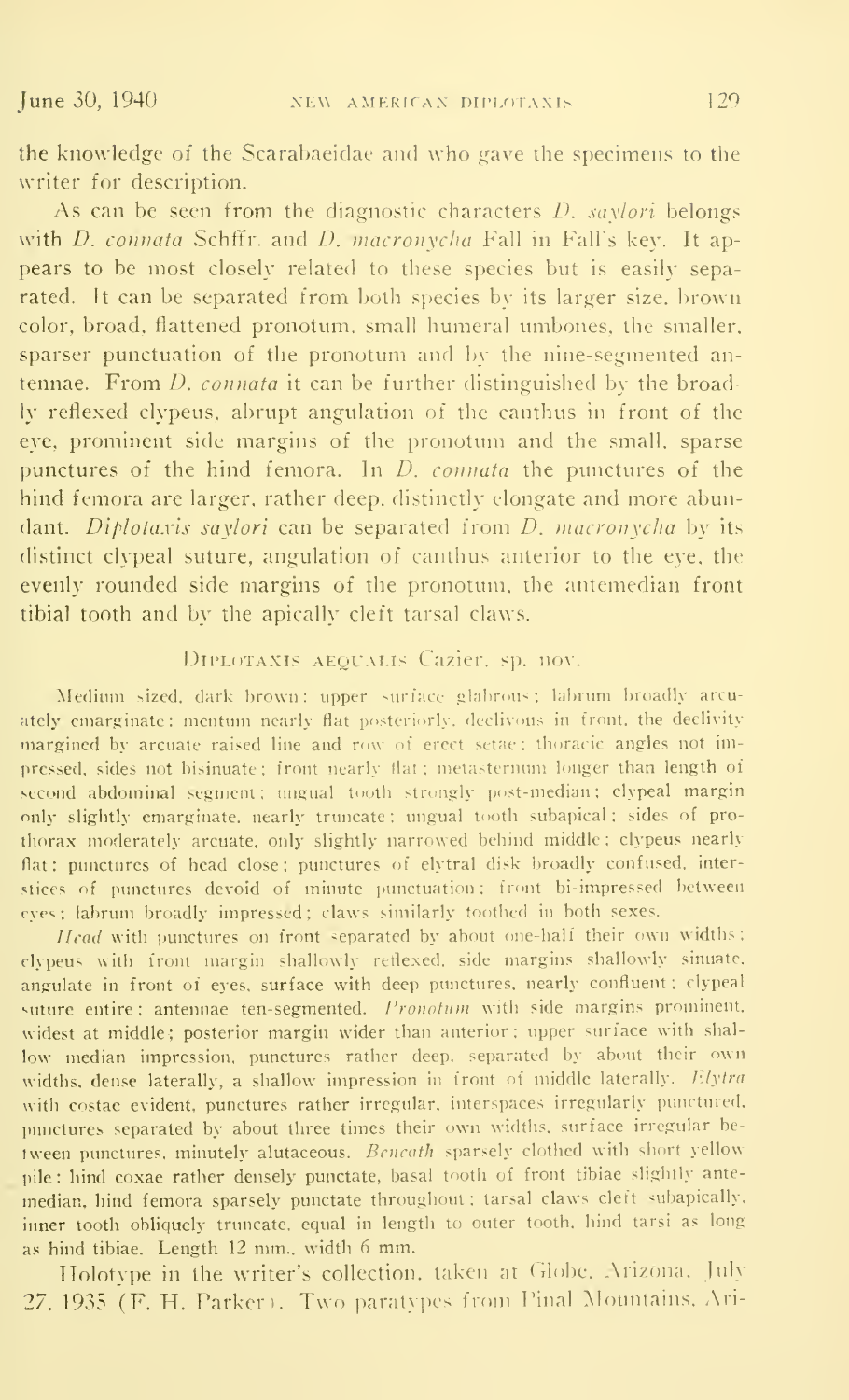zona. August 23, 1935 (F. H. Parker) and one from Pinal Mountains. Arizona, Alay 22, 1938 (F. H. Parker) deposited in the collections of Frank H. Parker and O. L. Cartwright. One paratype from Prescott. Arizona, April 1919 (A. Kusche) in the collection of the California Academy of Sciences. One paratype from Pinal Mountains, Arizona (C. W. Leng) in the writer's collection.

This species is apparently most closely allied to  $D$ . anthracina Fall to which it runs in Fall's key. It can be readily separated from D. anthracina, however, by its brown color, larger size, longer tarsi, larger pronotal punctures, fattened front of the head, the larger punctures of the elytra and by the roughened elytral surface. Superficially D.  $a$ equalis resembled  $D$ . peninsularis Fall but can be distinguished from it by the key difference, by the less emarginate front margin of the clypeus. the longer clypeus, less closely punctate front and pronotum and by the irregular elytral surface.

The writer is indebted to Frank Parker for the privilege of studying specimens in his extensive collection of Arizona insects.

#### DiPLOTAXis FULGiDA Cazier, sp. nov.

Small, light reddish yellow, shining; glabrous above; labrum broadly arcuate; mentum declivous in front, the declivity margined by acute raised line and setae ; thoracic angles not impressed, sides not bisinuate ; front without convexity ; metasternum longer than length of second abdominal segment; ungual tooth post median: clypeal margin truncate; mental ridge well defined; base of pronotum without impressed line; antennae ten-segmented; front and clypeus densely punctate.

 $Head$  with punctures dense on front, often confluent; clypeal suture narrowly interrupted medially, impression distinct ; clypeus narrowed in front, margins shallowly reflexed, side margins not sinuate, no angulation in front of eyes. Pronotum widest at middle, broadly rounded behind, gradually narrowed anteriorly; front and hind margins equal in width; surface with median punctures separated by about twice their own widths, dense laterally. Elytra with costae evident, intercostal spaces irregularly punctate, surface between punctures broadly wrinkled, smooth. Beneath clothed with short yellow pile; front tibiae with basal tooth median, hind coxae punctate, hind femora with few small irregular punctures. Length 6 mm., width 3 nun.

Holotype in the author's collection, taken in Smith County, Texas, June 1, 1937 (W. L. Owen Jr.) in a Texas Agricultural Experiment Station Light Trap. Four designated topotypical paratypes in the Texas Agricultural Experiment Station collection. One paratype from McLennan County, Texas, June 7, 1934 (F. F. Bibby) in the writer's collection. The writer is indebted to Dr. H. J. Reinhard for the opportunity of studying the material in his charge.

This species keys to  $D$ , arcuata Fall but can at once be separated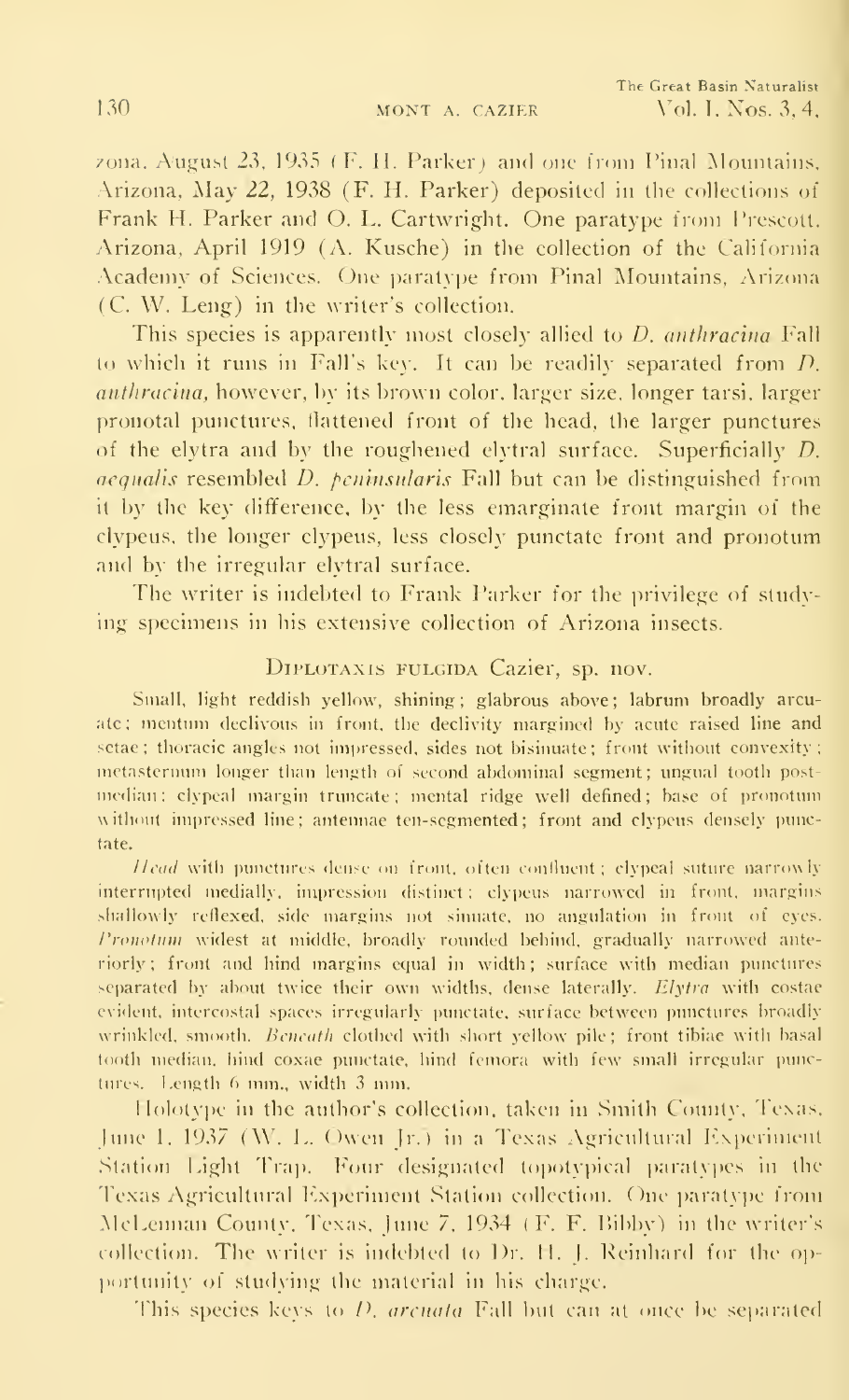from that species by its smaller size, shining appearance, deep elytral punctures, by the raised areas between the elytral punctures and by the distinct elvtral costae. From *D. dubia* Lec. it can be distinguished by the shape of the pronotum, the less densely punctate pronotum. more constricted clypeus and by having the male tarsi devoid of extrahair.

#### DIPLOTAXIS ACONONICUS Cazier, sp. nov.

Medium sized, reddish brown, alutaceous; upper surface glabrous; labrum arcuately emarginate; mentum strongly concave beginning at basal third, without trace of transverse ridge; punctuation sparse, punctures separated by about their own widths; angles of prothorax not impressed.

Head convex in front, punctures separated by about their own widths, densely placed toward clypeus; clypeal suture distinct throughout, front margin shallowly emarginate, narrowly reflexed, punctures separated by about one third their own widths, side margins not on same plane as canthi; canthi obtusely angulate in front of eyes; antennae ten-segmented. *Pronotum* about one and one-half times wider than long, side margins evenly, arcuately rounded, widest near base; surface with shallow, medium sized punctures separated by about their own widths. Elytra without elevated costae; strial punctures irregularly placed and of varying sizes and shapes, all punctures separated by about their own widths. Beneath sparsely clothed with yellow pile, hind coxae punctate; legs with hind femora sparsely punctate, claws with short, truncate anti-median tooth, front tibiae with basal tooth barely anti-median in position. Length 9.5 mm., width 5 mm.

Holotype in the writer's collection, taken in the Huachuca Mountains, Arizona, September 17, 1935 by F. H. Parker who kindly presented the specimen to the writer.

Diplotaxis acononicus is closely allied to D. parvicollis Fall but can be separated from that species by the angulate canthi, larger and more dense punctuation of the head and clypeus, less constricted front angles of the pronotum, the larger and more dense punctuation of the pronotum and by the lack of well defined elvtral costae. In  $D$ , parvicollis the lateral margins of the clypeus are on the same plane as the canthi although there is a shallow sinuation immediately in front of the canthi.

#### DIPLOTAXIS AULACOCHELA Cazier, sp. nov.

Medium sized, head and pronotum piceous, elytra dark reddish brown, shining; upper surface glabrous; labrum deeply divided; mentum excavated in front; front feebly impressed.

Head with front densely punctate, punctures separated by less than their own widths above, nearly coalescent below; clypeus with front margin narrowly reflexed, shallowly emarginate medially, side margins continuous with canthi, clypeal suture interrupted at middle, impression distinct throughout; antennae ten-segmented. Pronotum with side margins obtusely angulate medially, widest at mid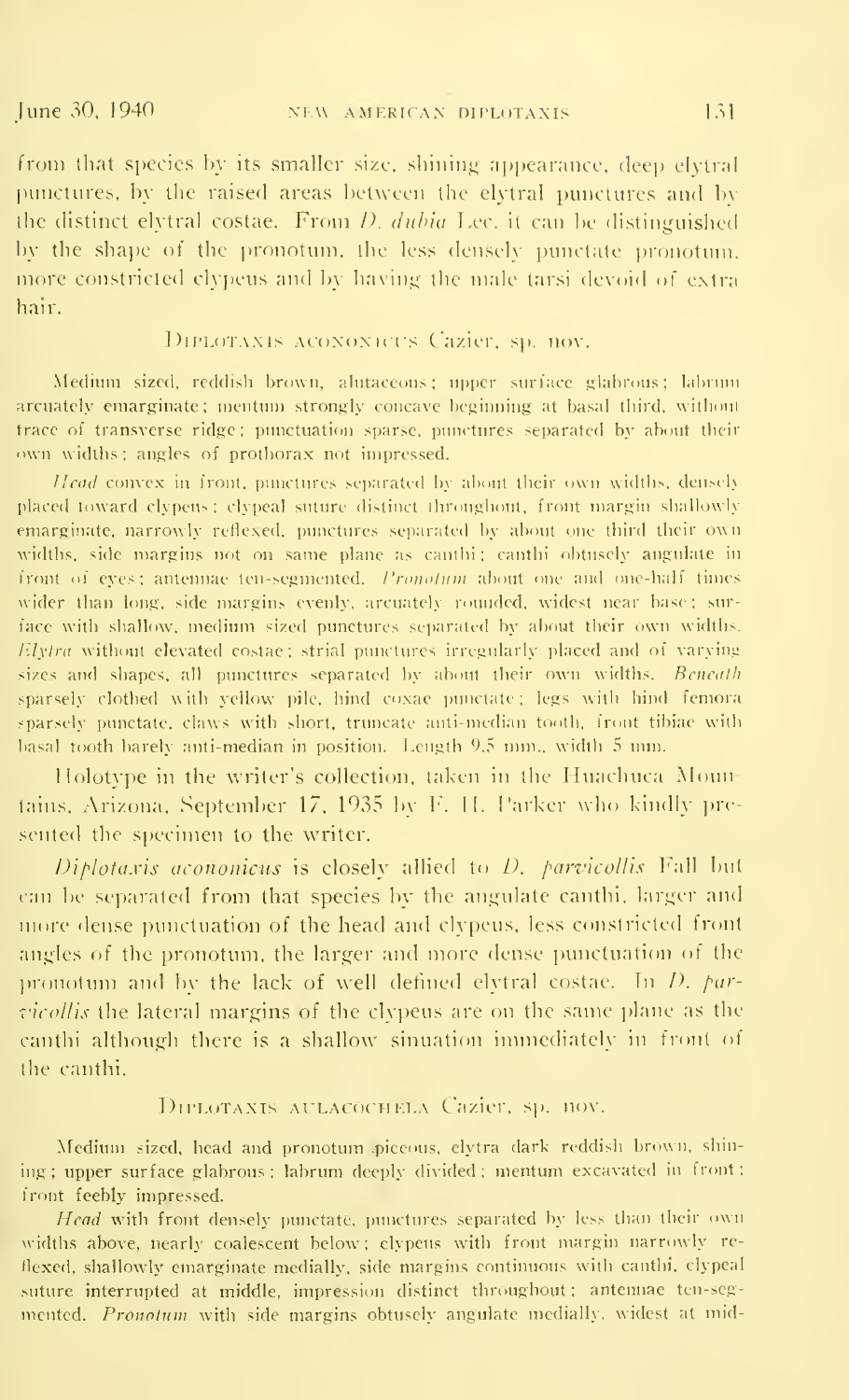dle; front and hind margins subequal in width, front margin sinuate, slightly produced medially ; surface irregularly punctate, punctures separated by one to two times their own widths, dense laterally, interspaces smooth, shining, anterior angles with an oblique, shallow impression behind, surface depressed along side margins.  $Elytra$  with costae well defined, only first intercostal space irregularly punctate, interspaces flat and smooth, punctures separated by about twice their own widths. Beneath sparsely clothed with short yellow pile, hind coxae punctate ; legs with hind femora irregularly, sparsely punctate, front tibiae with basal tooth median in position, claws with subapical truncate tooth, tarsi short. Length 9 mm., width 4.7 mm.

Holotype in the collection of the Texas Agriculture Experiment .Station, taken at Presidio, Texas, June 28, 1930 (W. L. Owen jr.) and kindly loaned to the writer by H. J. Reinhard.

This species is most closely allied to  $D$ . *fissilabris* Fall but can readily be separated from it by the reddish brown elytra, shining appearance, by lacking the sinuate side clypeal margins, by having the anterior pronotal angles more pronounced, the pronotal surface irreg ular punctuate with the intervals flat and smooth, and the elytral surface smooth with punctures separated and no irregular impressions present. In D. fissilabris the pronotum is rather evenly punctured, the surface between the punctures is minutely alutaceous and sparsely covered with small punctures, the elytral interspaces have irregular impressions that often connect the punctures with one another thus giving the surface a rough, dull appearance.

#### DIPLOTAXIS UNGULATUS Cazier, sp. nov.

Medium sized, dark reddish brown, shining; upper surface glabrous; labrum broadly, arcuately emarginate; mentum strongly declivous from apical third, without raised line or setae; hind femora nearly impunctate, tooth of tarsal claws median in position; hind coxae nearly impunctate.

Head with impunctate area on vertex, front sparsely, minutely punctate above. more densely punctate below where punctures are shallow and separated by about their own widths ; clypeus with anterior margin rather broadly flexed, shallowly emarginatc. side margins shallowly sinuate in front of eye. surface with shallow punctures separated by about their own widths, clypeal suture distinct throughont; antennae ten-segmented. *Pronotum* about twice as broad as long, side margins evenly arcuately rotmded. widest at middle, angles obtuse: front margin little narrower than hind margin; surface finely alutaceous, punctures small, separated by about twice their own widths. Elytra with costae well defined, intercostal spaces finely alutaceous, irregularly punctate, punctures separated by about twice their own widths. *Beneath* with metasternum sparsely punctate laterally, impunctate medially; legs with basal tooth of front tibiae median in position, tarsi longer than tibia, claws two-thirds the length of fifth tarsal segment. Length 10 mm., width 5 mm.

Holotype in the writer's collection, taken in the White Mountains,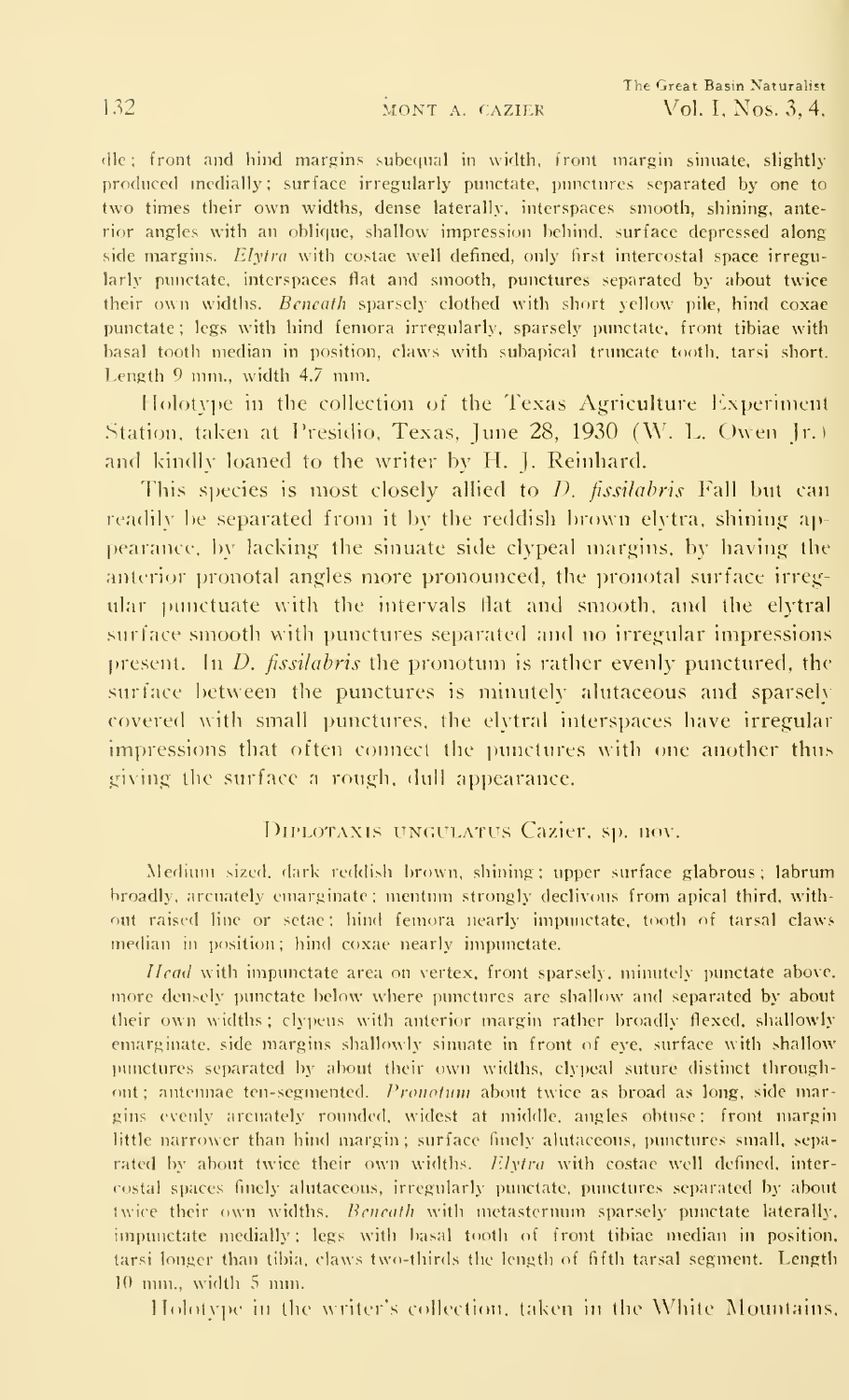June 30, 1940

Arizona, July, 1930 by D. K. Duncan and kindly presented to the writer by F. H. Parker.

Most closely allied to *D. levicoxa* Fall but distinguishable by its smaller size, narrow form, shallow, sparsely punctate front and clypeus, continuous clypeal suture, sinuate side clypeal margins, evenly rounded canthi, by the lack of the small punctures of the elytral in terspaces and by the longer hind tarsi. In  $D$ , levicoxa the side margins of the clypeus are not sinuate, the canthi are angulate, the elytral interspaces are minutely punctate and the hind tarsi are shorter than the tibiae.

#### DIPLOTANIS PERSISAE Cazier, sp. nov.

Medium sized, head and pronotum black, elvtra piceous; upper surface glabrous; labrum broadly arcuately emarginate; mentum nearly flat posteriorly, strongly concave from basal third; punctuation of upper surface rather dense.

Head with front shallowly convex, punctures small, separated by about their own widths; clypeus with front margin narrowly reflexed, shallowly emarginate medially, side margins straight, canthi obtusely rounded, clypeal suture not interrupted, impression prominent, flattened, sparsely punctate; antennae ten-segmented. Pronotum with side margins evenly, arcuately rounded, widest at middle; front angles deeply impressed, hind angles shallowly but broadly impressed, surface of impressed area rough, opaque; surface with punctures separated by about their own widths, interspaces finely punctate. Elytra with costae well defined, intercostal spaces wide, irregularly punctate, punctures separated by about one and one-half times their own widths. Beneath sparsely clothed with short yellow pile; legs with hind coxae punctate, hind femur sparsely punctate on inner surface, front tibiae shallowly tridentate, basal tooth slightly in front of middle, tarsal claws cleft subapically, inner tooth truncate, short, hind tarsi about two-thirds as long as tibiae. Length 9 mm., width 4.5 mm.

Holotype in the writer's collection, taken in the Chiricahua Mountains, Arizona, September 14, 1935 by F. H. Parker. The writer is pleased to name this species in honor of Mrs. F. H. Parker who has contributed much to the knowledge of the insect fauna of Arizona through her collecting efforts.

Diplotaxis persisate is apparently most closely allied to D. costulata Fall but can be readily separated by its smaller size, unimpressed front, impressed front angles of pronotum, impressed, opaque hind pronotal angles, more widely separated punctures and by the shorter tarsi. From the other four species in this section, *D. brevicollis* Lec., *D.* semifoveata Fall, D. parvicollis Fall, and D. acanonicus Cazier it can be distinguished by the opaque impressed hind pronotal angles and the larger and more dense punctuation throughout.

DIPLOTANIS PARKERI Cazier, sp. nov.

Medium sized, shining black; upper surface glabrous; labrum broadly arcu-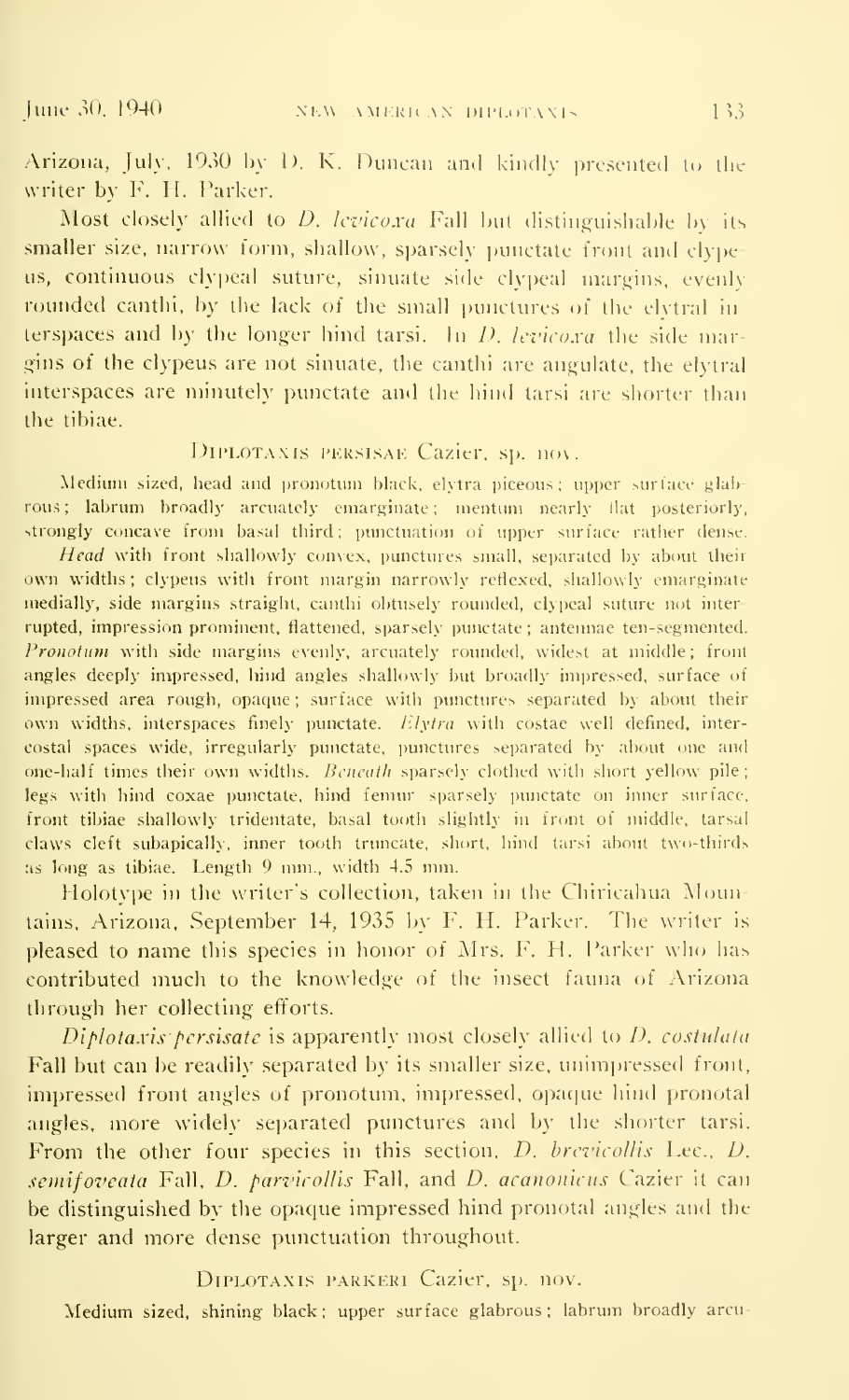ately emarginate; mentum declivous from anterior third, the declivity margined posteriorly by an acute raised line and a row of erect setae; thoracic angles not impressed, sides not bisimuate; front without post-clypeal convexity; metasternum longer than second abdominal segment; ungual tooth subapical; clypeal margin scarcely emarginate medially ; sides of pronotum strongly arcuate, widest at middle; tarsi not hairy beneath, all claws similarly toothed.

Head with front rather densely, deeply punctate below, punctures separated by about one-half their own widths, above by about their own widths, front shallowly impressed on each side of median line; clypeus with front margin broadly reFlexed, angles obtusely rounded, side margins continuous with canthi, not sinuate, surface deeply, densely punctate, clypeal suture distinct throughout; antennae ten-segmented. *Pronotum* with posterior margin slightly wider than anterior margin, surface smooth, punctures deep, separated by about twice their own widths, scarcely more abundant laterally.  $Elvtra$  with costae obscure except for row of small median punctures, first intercostal space irregularly punctate, second with an irregular single row. Beneath sparsely clothed with short yellow pile ; legs with hind femora sparsely punctate, hind coxae densely punctate, front tibiae tridentate, basal tooth median in position, posterior tarsi as long as tibiae. Length <sup>11</sup> mm., width 5.5 mm.

Holotype in the writer's collection, taken in the Pinal Mountains, Arizona, May 19, 1935 by F. H. Parker in whose honor the writer is pleased to name the species. One topotypical paratype in the collec tion of F. H. Parker.

Although  $D$ . parkeri runs to  $D$ . acerba Fall in Fall's key it is in reality, more closely allied to  $D$ , anthracina Fall. It can be distinguished from D. acerba by its larger size, black color, bi-impressed front, unsinuate side clypeal margins, single irregular row of punctures in second costal interval and by the longer tarsi. From  $D$ , an*thracina* it can be separated by its more elongate clypeus, bi-impressed front, more angulate pronotal side margins, larger pronotal and elytral punctures, by having only a single irregular row of punctures in the second costal interval and by having the basal tooth of front tibiae median in position. In  $D$ , anthracina the second costal interval has two irregular rows of punctures and the basal front tibial tooth is distinctly nearer the apex than the base.

#### DIPLOTAXIS MICROPS Cazier, sp. nov.

Small, narrow, rufotestaceous ; upper surface glabrous; labrum broadly arcuately emarginate; mentum declivous in front, posterior margin of declivity with acute raised line and row of erect setae ; thoracic angles not impressed, sides not bisinuate ; front without post-clypeal convexity ; metasternum longer than second abdominal segment ; ungual tooth subapical ; clypeal margin angulate on each side of shallow medin emargination ; tarsal segments not conspicuously hairy beneath ; punctures of elytral intercostal spaces confused ; elytra with minute alutaceous sculpturing.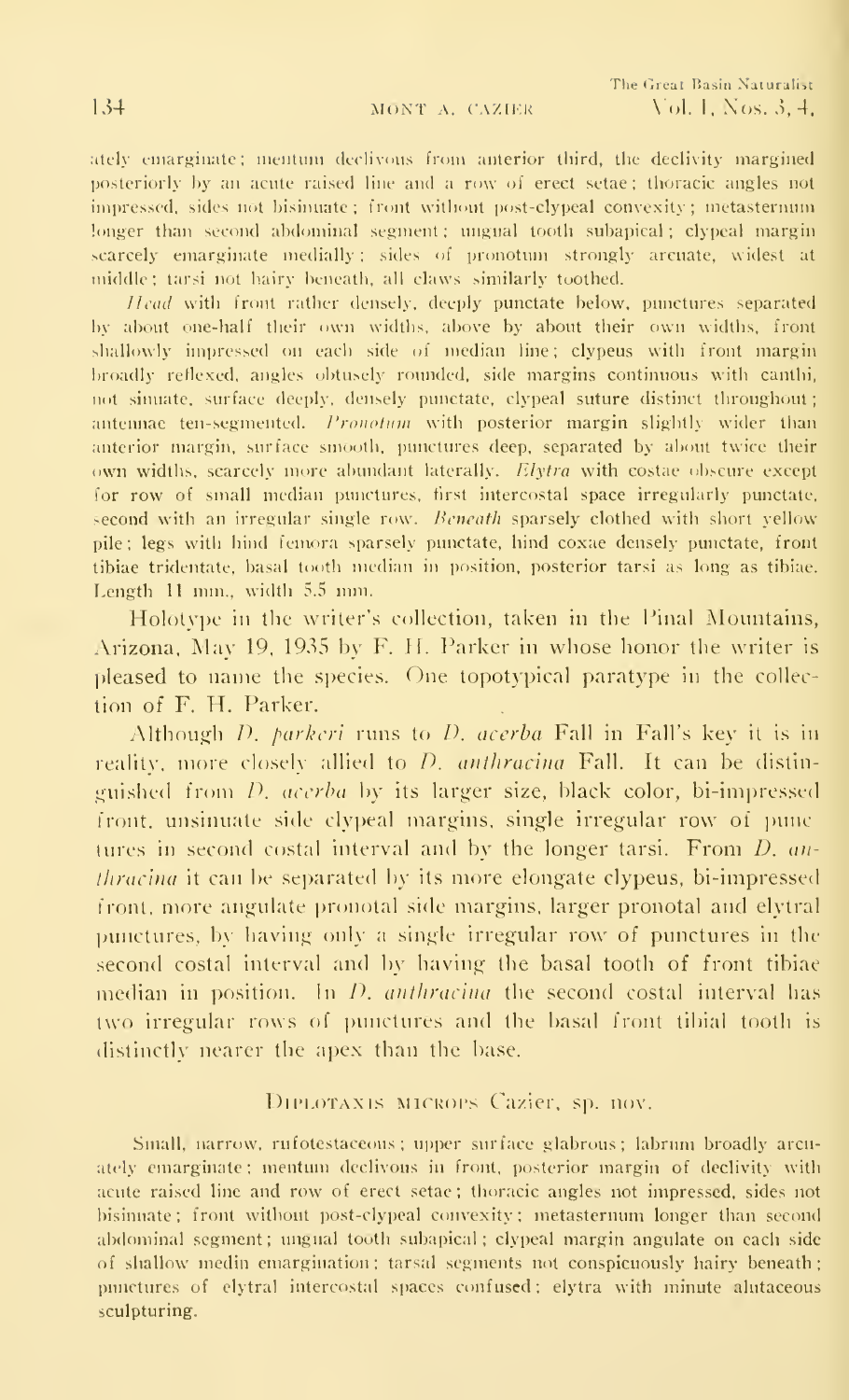Head with front densely punctate throughout, punctures coalescent or narrowly separated; eyes exposed for about the same distance as width of canthi; clypeus strongly flexed, side margins nearly straight, strongly angulate and connecting with canthi at point of angle, surface with median punctures indistinct, edges with coalescent punctures; clypeal suture absent except for small smooth spot at corner of eye on junction of front and clypeus ; antennae short, nine segmented. Pronotum with sides rather strongly, obtusely angulate, widest at middle, more strongly constricted behind middle; anterior margin as wide as posterior, shallowly emarginate medially; surface with punctures separated by about their own widths, dense laterally, interspaces with small punctures inter spersed ; disk with small spot devoid of large punctures, sparsely covered with >mal! punctures. Elytra with costae indistinct, punctures on top of costae irregular and nearly as large as strial 'punctures, first intercostal space punctures separated by about twice their own widths, those of second by about their own widths. Beneath clothed with short yellow pile; legs with hind femora sparsely punctate with large punctures, hind coxae and metasternum densely punctate, front tibiae with basal tooth median in position, hind tarsi with first segment about half length of second, hind tarsi subequal in length to hind tibiae. Length 7 mm., width 3.5 mm.

Holotype in the author's collection, taken at Cochise Stronghold, Cochise County, Arizona, April 29, 1938 (H. F. Tate) and very kindly presented to the writer by Dr. L. P. Wehrle. Paratopotype in Dr. Wehrle's collection at the University of Arizona. A third damaged specimen in the collection of the Southern California Academy of Sciences was collected in Sabino Canyon, Santa Catalina Mountains, Ariozna. June 10, 1919 (D. Roberts) and was kindly loaned to the writer by Dr. W. D. Pierce of that institution.

The paratype specimen is like the holotype in all major features except for size. It measures 9 mm. in length, 4.2 mm. in width and may possibly be the female of this species. The third specimen is intermediate in size between the other two.

In Fall's key  $D$ , microps will run to  $D$ , errans Fall but is readily distinguishable from that species by its wider mental declivity, unsinuated side clypeal margins, lack of the clypeal suture, the small eyes, by the median position of the basal tooth on the front tibiae and by its shorter, nine-segmented antennae.

A brief note attached to the type by Dr. Wehrle indicates that this species does some damage to peach trees and other deciduous fruits. The adults hide in the soil near the trunks of the trees during the day and come out at night to feed on the young growth. This is one of few reported cases of members of this genus doing damage to culti vated plants.

DIPLOTAXIS RECTICANTHUS Cazier, sp. nov.

Small, narrow, rufotestaceous; upper surface glabrous; labrum broadly, arcu-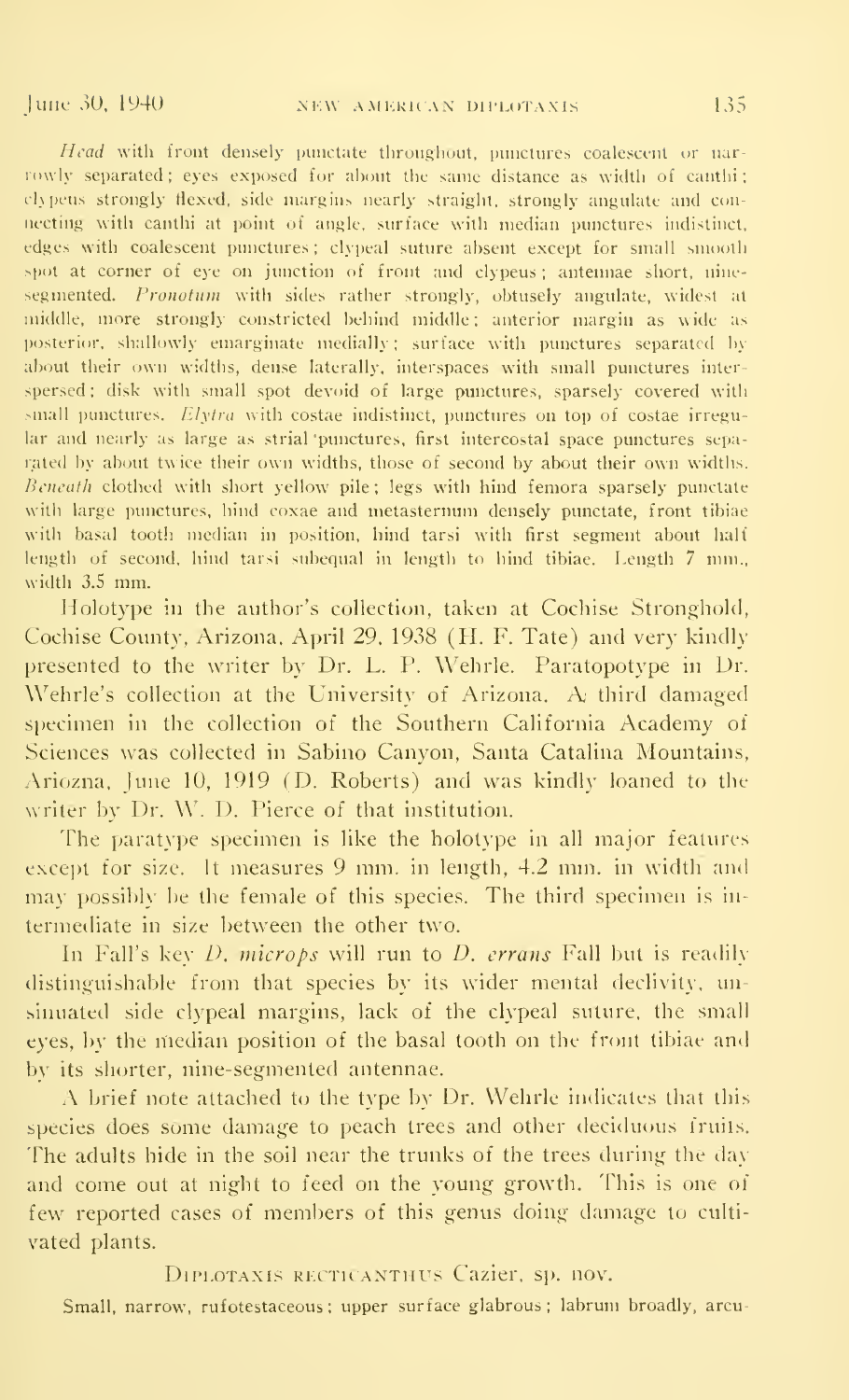ately emarginate; mentum declivous at anterior third, declivity margined behind by an aeute raised line and row of setae; thoracic angles not impressed, sides not bisinuatc; front without post-clypeal convexity; metasternum longer than second abdominal segment; ungual tooth subapical; clypeal margin distinctly angulate on each side of middle sinuation, the angles rather sharply defined, not denti form ; tarsi not conspicuously hairy beneath : elytral punctuation confused in all intercostal spaces, with indication of minute alutaceous sculpturing ; pronotuin widest a little behind the middle ; eyes small.

Head with punctures large and dense, separated by less than one-half their own widths or coalescent; eyes little wider than angulation in front composed of canthi and clypeus ; clypeus with front margin broadly flexed, side margins scarcely flexed; side margins bisinuate, posterior angles rounded, protruding outward beyond anterior angles of canthi which are obtusely angulate, clypeal suture evident only laterally; antennae ten-segmented. Pronotum widest a little behind the middle, posterior portion more strongly constricted than anterior, posterior margin about same width as anterior margin ; surface with punctures separated by about their own widths, interspaces finely punctate. Elytra with costae distinct, punctures of intercostal spaces separated by about their own widths, second intercostal space with two and three irregular rows of punctures. Beneath sparsely punctate and clothed with short yellow pile; legs with hind femora impunctate, front tibia with basal tooth short, median in position. Length 7.5 mm., width 3.8 mm.

Holotype in the writer's collection, taken in the White Mountains, Arizona, September (D. K. Duncan) and very kindly given to the writer by F. H. Parker.

Diplotaxis recticanthus will run to the dichotomy including  $\hat{D}$ . punctata Lee. and D. chiricahuac Fall in Fall's key but can be separated from either of these species by the small eves, the angulate canthi, the broadly flexed anterior clypeal margin, and the bisinuate side clypeal margins. It appears to be most closely allied to  $D$ , deserta Fall, which also belongs in this group, but can be distinguished by its larger size, darker color, more prominently refiexed front clypeal margin, strongly angulate canthi, smaller eyes, larger pronotal and elytral punctures and by the double, irregular rows of punctures in the second intercostal space. From  $D$ , *pinalica* Fall it can be distinguished by its small eyes, more reflexed front clypeal margin, obscure clypeal suture, angulate canthi, by having the interspaces of the pronotum finely punctate, and by the less alutaceous sculpturing of the elytra.

#### DIPLOTAXIS BREVICORNIS Cazier, sp. nov.

Small, narrow, rufotestaceous ; upper surface glabrous ; labrum broadly arcuately, emarginate; mentum declivous in front, declivity margined posteriorly by rather indistinct raised line and row of erect setae; thoraic angles not impressed, side margins not bisinuate; front without post-clypeal convexity; metasternum longer than second abdominal segment; ungual tooth apical; clypeal margin an-